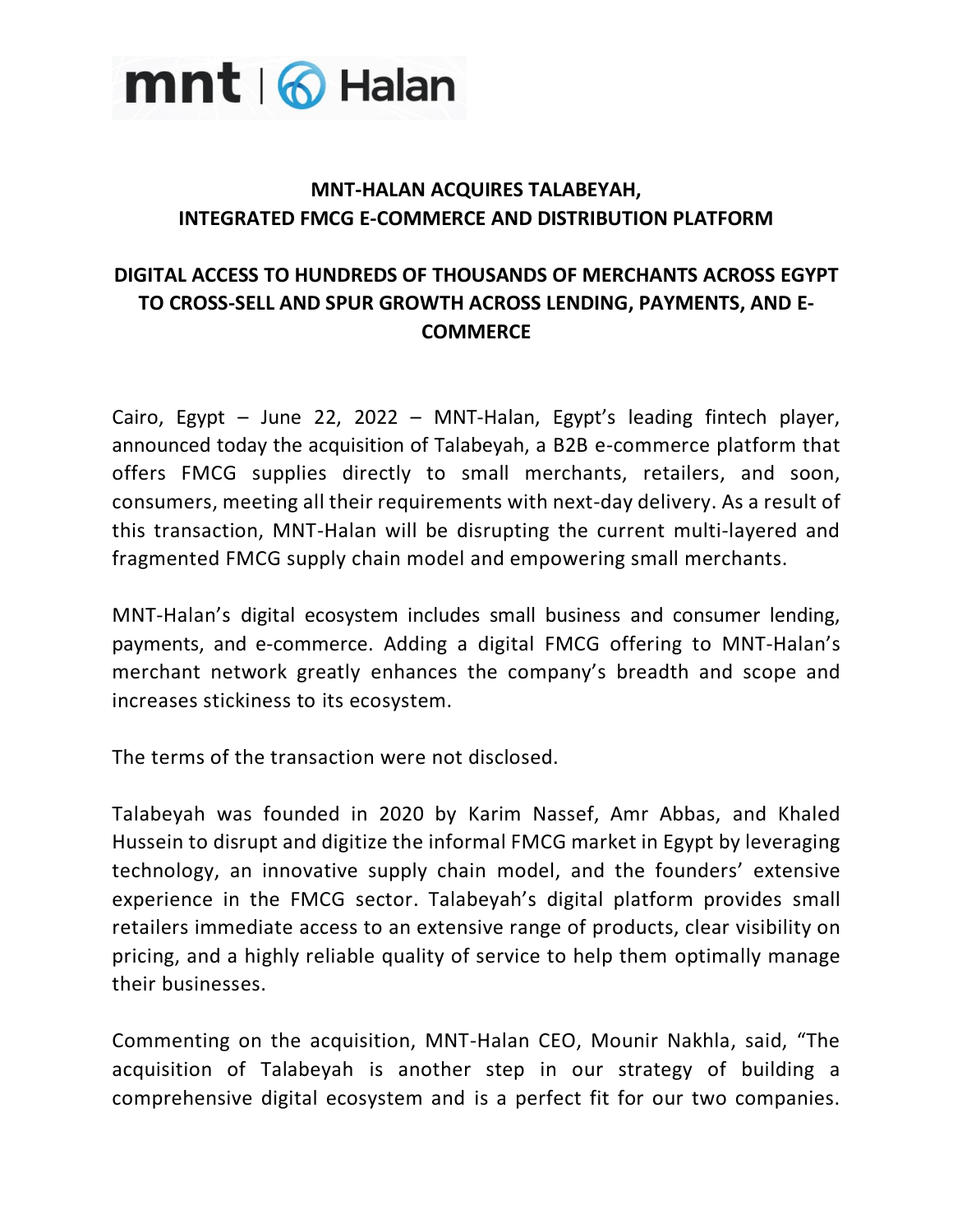# $mnt \, | \, \circledast$  Halan

Talabeyah has developed an elaborate online catalogue, signed contracts with the largest FMCG suppliers, and demonstrated solid execution of its operations. MNT-Halan will enable Talabeyah to scale nationwide by providing access to hundreds of thousands of merchants and retailers, financing their customers' purchases and backing the firm with our 120 tech engineers. I am excited to partner with Karim and his talented team to continue to extend our product offering to Egyptian retailers and further grow our loan book and margins."

Karim Nassef, CEO of Talabeyah, added, "We are happy to have finally reached the closing and are very much looking forward to growing our business nationwide. Teaming with MNT-Halan provides us with extensive talent and technological and financial power to allow us to rapidly scale our operations. We are thrilled to be part of MNT-Halan's vision and are excited to expand cross border with them."

VanCampen Liem, Maatouk, Bassiouny & Hennawy, White & Case, and Van Doorne were legal advisors on the transaction.

#### **About MNT-Halan**

MNT-Halan is Egypt's leading fintech ecosystem and the largest and fastest growing lender to the unbanked and underbanked. Founded in 2018, with roots dating back to 2010, the company is headquartered in Cairo, Egypt. MNT-Halan was created to digitally bank the unbanked and substitute cash with electronic solutions. The MNT-Halan digital ecosystem includes small and micro business lending, payments, consumer finance, and e-commerce. With c.1 million monthly active users, MNT-Halan serves more than 4 million customers in Egypt, of which 3.1 million are financial clients and 1.8 million are borrowers. MNT-Halan has obtained the micro, consumer and nano finance licenses from the Financial Regulatory Authority enabling it to provide services to both businesses and consumers across Egypt. It has also obtained the first independent electronic wallet license from the Central Bank of Egypt to disburse, collect and transfer money digitally through mobile applications. For more information, please visit the company's website at [www.mnt-halan.com.](http://www.mnt-halan.com/)

#### **Contacts:**